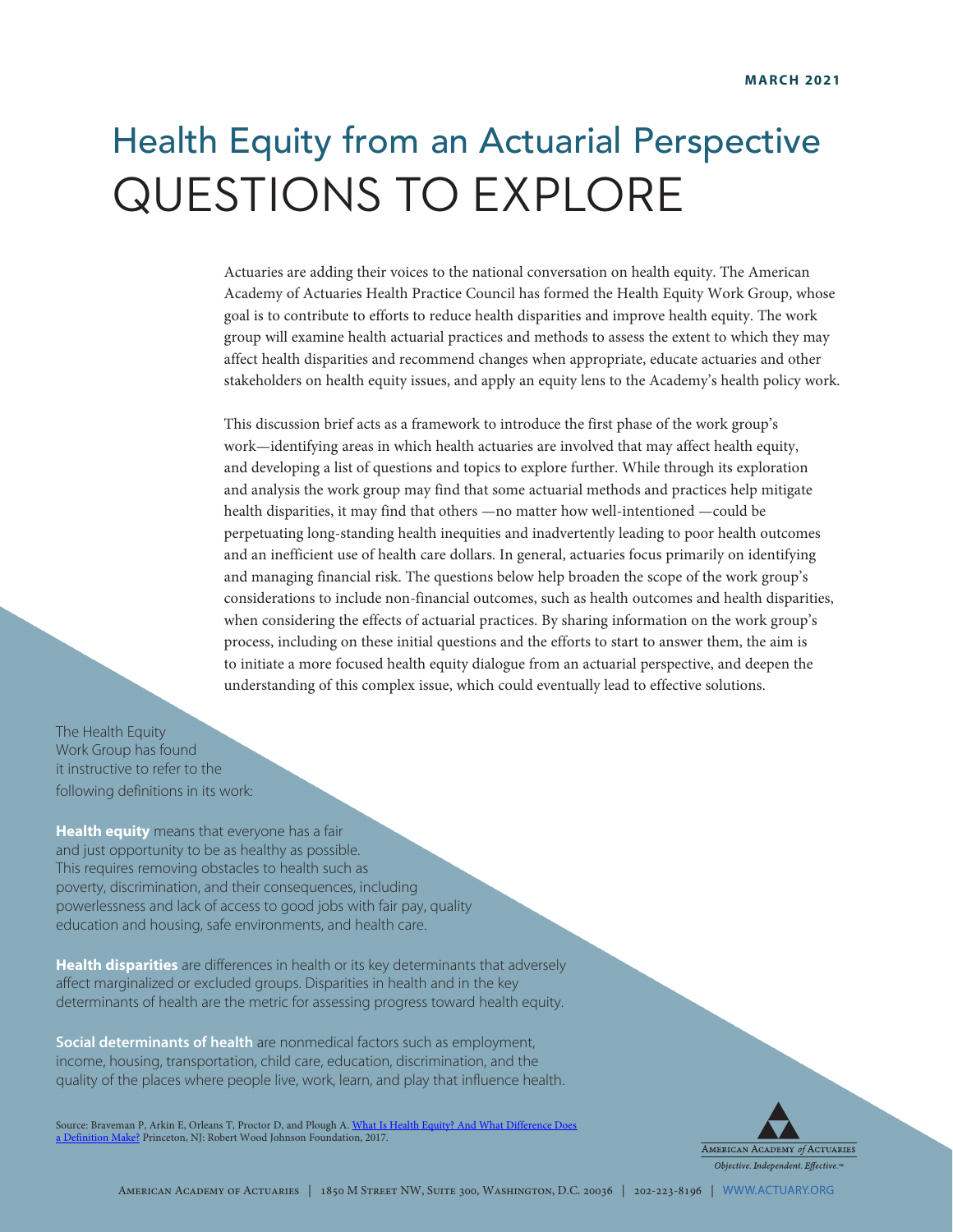Actuaries are involved, either directly or indirectly, in various aspects of health benefit programs, including designing benefit packages, developing provider networks and negotiating provider contracts, pricing health benefit plans, and managing the health of plan members. The Health Equity Work Group has developed questions relative to these areas that it will be exploring further—to examine whether and how different actuarial practices can affect health disparities, either positively or negatively, and then to explore the potential for using actuarial principles to help reduce disparities.

## **HEALTH INSURANCE BENEFIT DESIGN**

*In what ways can benefit designs, formularies, or cost-sharing structures contribute to health disparities, and in what ways can they mitigate disparities?*

- How is plan design used to attract and maintain health plan members? Does the inclusion or exclusion of particular benefits, services, or prescription drugs mitigate or exacerbate disparities?
- Can plan design features that aim to control utilization and spending affect health disparities?
- Does benefit coverage standardization, such as essential health benefit requirements, or a lack thereof mitigate or exacerbate disparities?
- Are there barriers to individuals choosing the plan that best fits their needs, and if so, do those barriers contribute to health inequities?
- Does benefit design exacerbate or mitigate inequities in availability and accessibility of certain provider specialties, technologies, or treatments that may differ across geography or population?

#### **PROVIDER CONTRACTING AND NETWORK DEVELOPMENT**

*In what ways can the incentives embedded in health care provider network development and provider payment methods contribute to health disparities? In what ways can they promote health equity?* 

- How do overall health plan spending goals or other outcome goals and considerations affect network development and provider contracting, and do these have effects on access to care and health disparities?
- Can risk-bearing provider contracts affect disparities in access to care and health outcomes? Are incentives aligned with desired health outcomes?
- How do alternative payment models and cost targets calculated for risk-bearing provider contracts affect provider incentives and disparities in health care access and outcomes?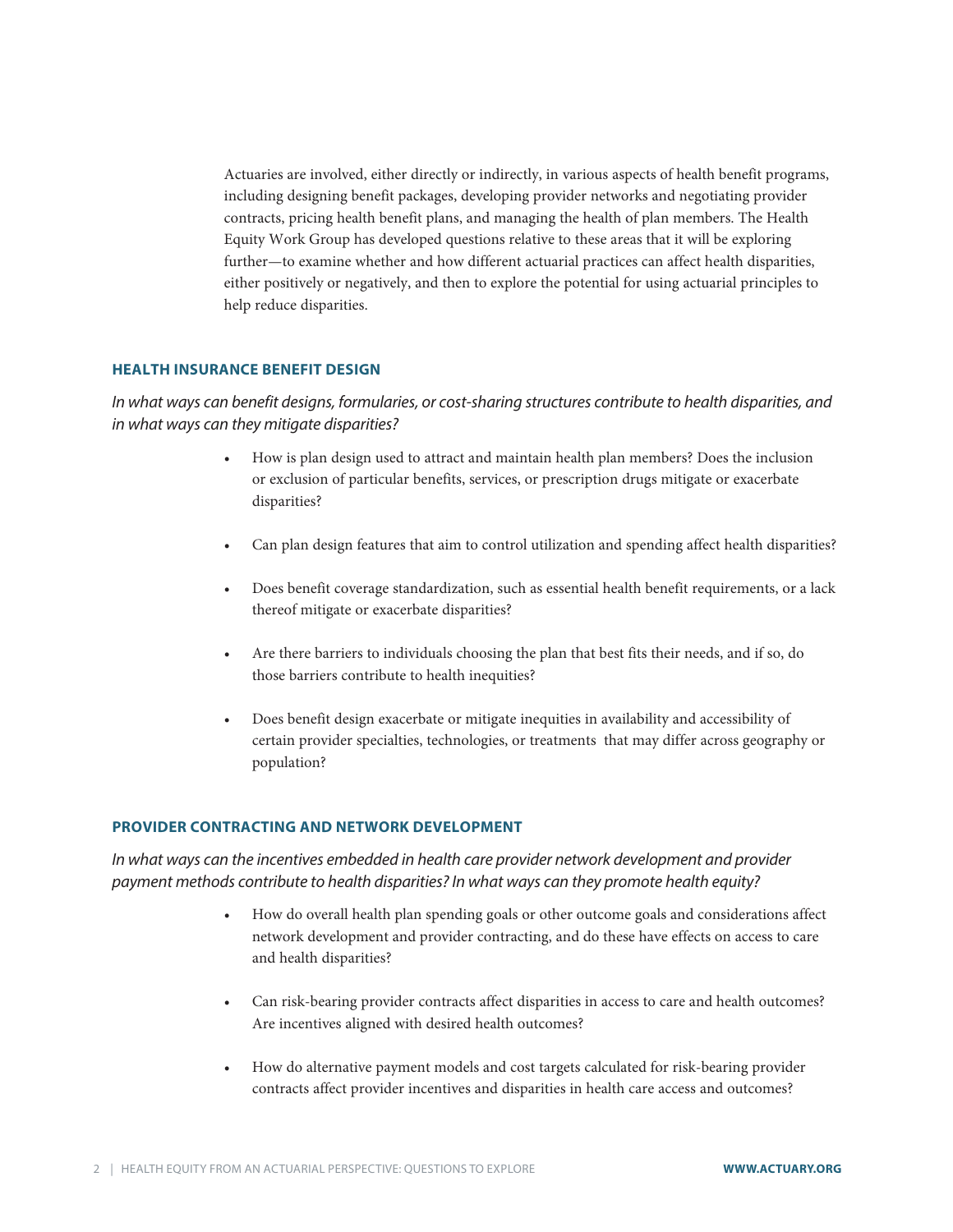- Are quality provisions and outcome measures in value-based purchasing contracts aligned with achieving equitable health outcomes?
- How do the risk adjustment methods used in provider contracting and network development affect access to care and health outcomes?

## **PREMIUM PRICING**

*In what ways can the methods of pricing plan benefits, developing premiums, and paying plans contribute to health disparities related to access to coverage, coverage affordability, and health outcomes? In what ways can they help mitigate disparities?*

- Does the use of historical experience data and traditional methods for trending data forward to project future spending reflect true health care needs of underserved populations? What are the implications for premiums and plan incentives to better meet the health needs of underserved populations?
- Can actuarial methods of pricing benefits foster inequity? How are offsetting cost reductions considered when rating additional benefits? Does using a one-year time frame limit the ability to consider longer-term cost reductions?
- Can the methods used to develop geographic rating factors and other rating factors (e.g., industry factors) affect health disparities?
- How does risk pooling affect cross-subsidization and the impacts of pricing on disadvantaged populations?
- How do risk adjustment program methodologies, in conjunction with risk pooling, affect plan payments for disadvantaged populations, and thereby plan incentives to enroll these populations? How might access to coverage and care be affected?

### **MANAGING POPULATION HEALTH**

*In what ways can efforts to assess health risks and address those risks affect health disparities? In what ways can they mitigate health disparities?*

- Are financial metrics such as return on investment (ROI) aligned with improved health? To what extent are non-financial metrics incorporated into population health decisions?
- Does the focus on a one-year time horizon for program costs and benefits perpetuate disparities?
- How does applying the same rules and methods to different populations and markets affect disparities?